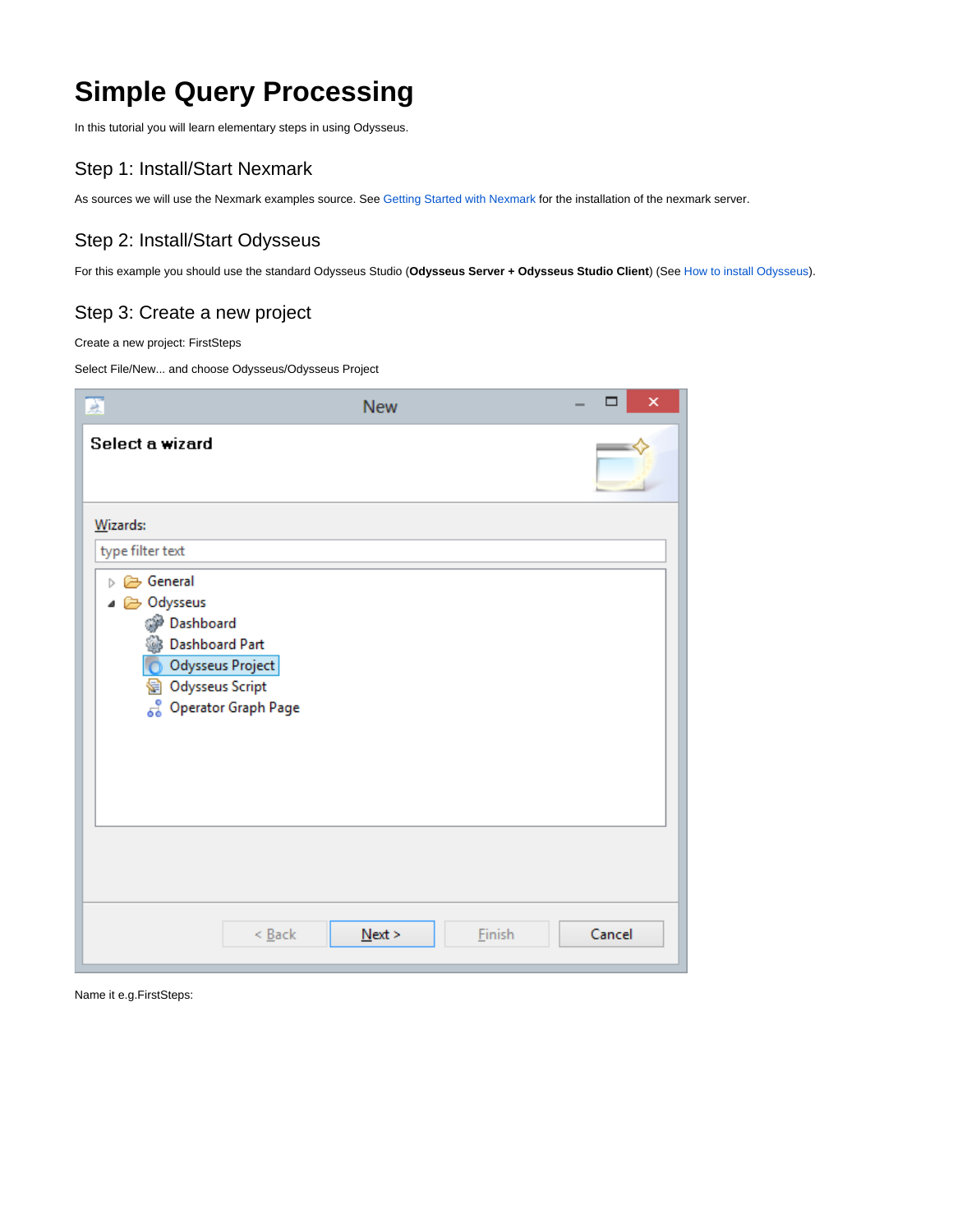| 颪<br><b>New Project</b>                                                               | □<br>× |
|---------------------------------------------------------------------------------------|--------|
| Project<br>Create a new project resource.                                             |        |
| FirstSteps<br>Project name:<br>■ Use default location                                 |        |
| Location: C:\Users\Marco Grawunder\Documents\My Dropbox\Odyssi<br><b>Working sets</b> | Browse |
| Add project to working sets<br>Working sets:                                          | Select |
|                                                                                       |        |
|                                                                                       |        |
|                                                                                       |        |
| $\leq$ Back<br>Einish<br>Next                                                         | Cancel |

The new project is shown in the project explorer (hint if you do not see the project explorer, use Window/Show View/Other ... and choose General/Project Explorer).

#### Step 4: Describe sources

The queries will access sources that deliver events. In our example we will connect to the already started nexmark server. In this examples we will use [PQL](https://wiki.odysseus.informatik.uni-oldenburg.de/pages/viewpage.action?pageId=4587829) to create the sources. For detailed information about source definitions see [Access framework](https://wiki.odysseus.informatik.uni-oldenburg.de/display/ODYSSEUS/Access+framework)

There are different ways to created sources/queries in Odysseus. We will use the [Odysseus Script](https://wiki.odysseus.informatik.uni-oldenburg.de/display/ODYSSEUS/Odysseus+Script) way.

Right click on the new created project and choose New/Odysseus Script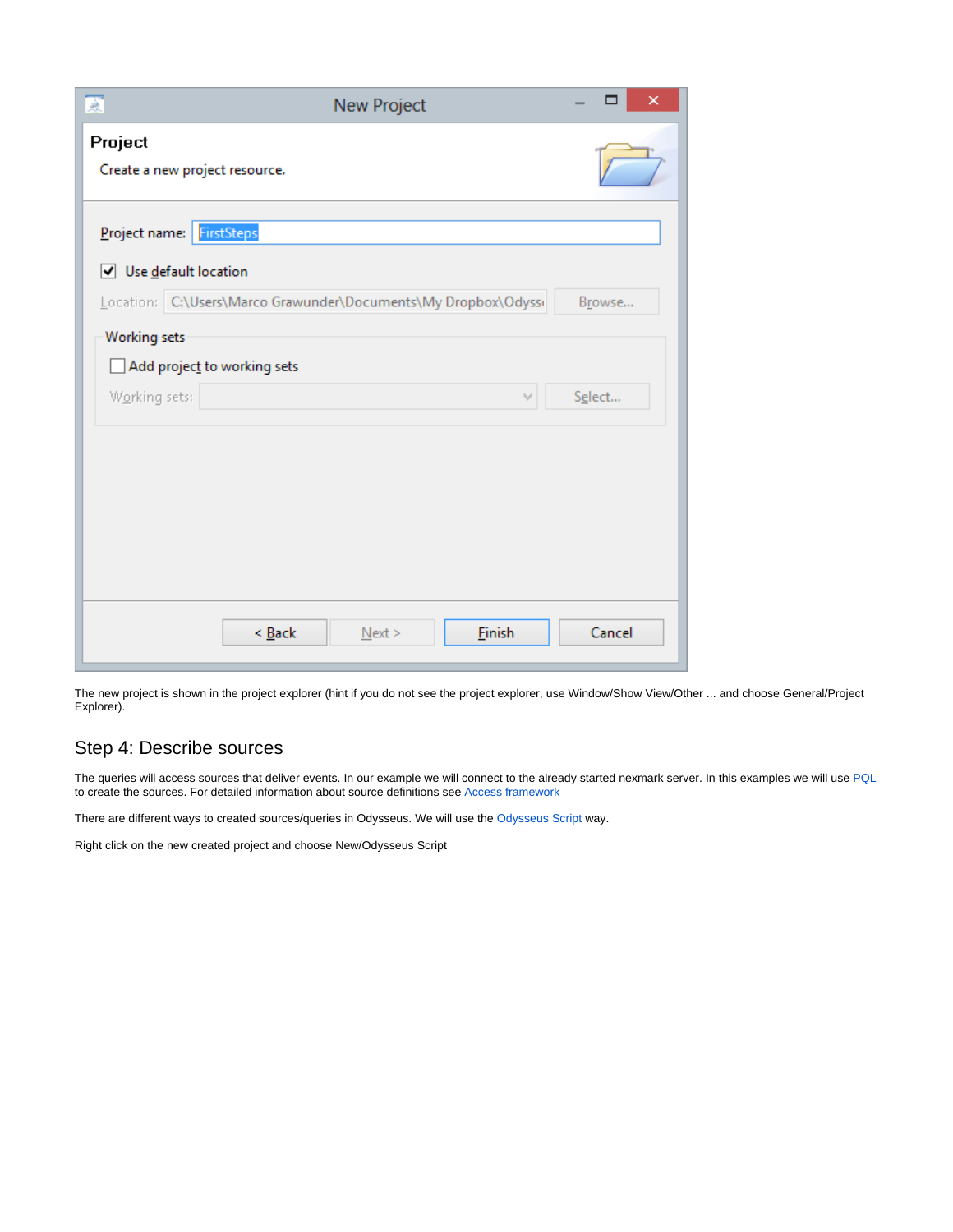|              |   | "⊐ ⇔                            |                |    |                     |            |
|--------------|---|---------------------------------|----------------|----|---------------------|------------|
| <b>图Fi</b>   |   | <b>New</b>                      | k              | 門  | Project             |            |
|              |   | Go Into                         |                | P  | Dashboard           |            |
|              | € | Copy                            | $Ctrl + C$     |    | Dashboard Part      |            |
|              | Ê | Paste                           | $Ctrl + V$     | ⊤Ŷ | File                |            |
|              | × | Delete                          | Delete         | ™  | Folder              |            |
|              |   | Move                            |                |    | Odysseus Project    |            |
|              |   | Rename                          | F <sub>2</sub> | 8  | Odysseus Script     |            |
|              | è | Import                          |                | 엽  | Operator Graph Page |            |
|              | M | Export                          |                | ΓÎ | Other               | $Ctrl + N$ |
|              | ଛ | Refresh                         | F <sub>5</sub> |    |                     |            |
|              |   | <b>Close Project</b>            |                |    |                     |            |
| <b>Sinks</b> |   | <b>Close Unrelated Projects</b> |                |    |                     |            |
| sinks a      |   | Run As                          | r              |    |                     |            |
|              |   | Debug As                        | ▶              |    |                     |            |

Give the script a name, e.g. NexmarkSources, and choose Next

| New Odysseus Script                |                             |           |        | П      | $\times$ |
|------------------------------------|-----------------------------|-----------|--------|--------|----------|
| New Odysseus Script                |                             |           |        |        |          |
| Creates a new file for scripts     |                             |           |        |        |          |
|                                    |                             |           |        |        |          |
| Enter or select the parent folder: |                             |           |        |        |          |
| FirstSteps                         |                             |           |        |        |          |
| 合令合                                |                             |           |        |        |          |
| FirstSteps                         |                             |           |        |        |          |
|                                    |                             |           |        |        |          |
|                                    |                             |           |        |        |          |
|                                    |                             |           |        |        |          |
|                                    |                             |           |        |        |          |
|                                    |                             |           |        |        |          |
|                                    |                             |           |        |        |          |
|                                    |                             |           |        |        |          |
|                                    |                             |           |        |        |          |
| File name: NewmarkSources          |                             |           |        |        |          |
| $\Delta$ dvanced >>                |                             |           |        |        |          |
|                                    |                             |           |        |        |          |
|                                    |                             |           |        |        |          |
|                                    |                             |           |        |        |          |
|                                    | $< \underline{\text{Back}}$ | $N$ ext > | Einish | Cancel |          |
|                                    |                             |           |        |        |          |

There a different templates that can be used: Choose PQL Basic, and click on Finish.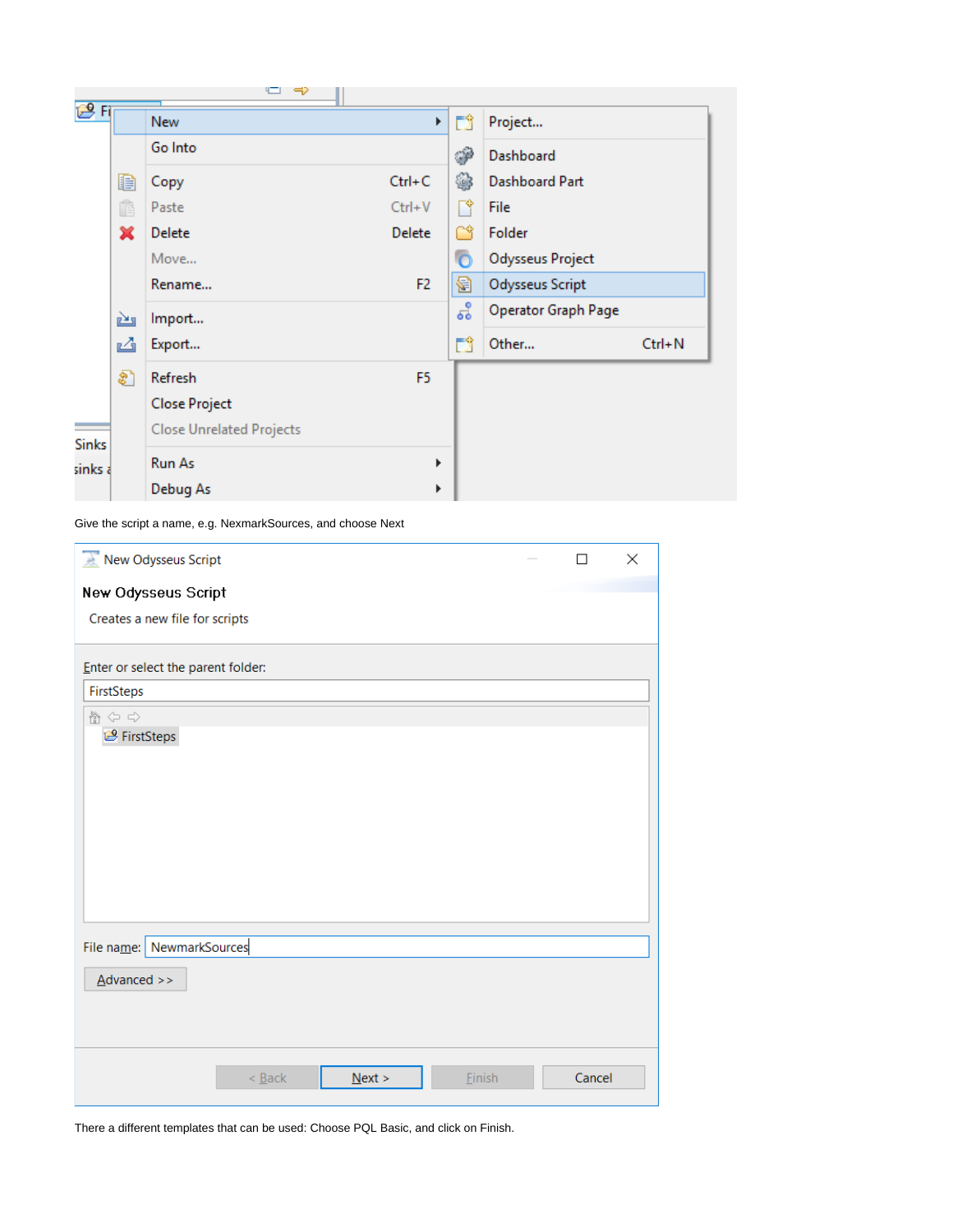| New Odysseus Script                                          |  | п      | × |
|--------------------------------------------------------------|--|--------|---|
| Template selection                                           |  |        |   |
| Choose a template for your odysseus script to be preentered. |  |        |   |
| Template                                                     |  |        |   |
| <b>PQL Basic</b>                                             |  |        | w |
| Description                                                  |  |        |   |
| Empty query with prepared PQL-Environment                    |  |        |   |
| Script                                                       |  |        |   |
| #PARSER PQL<br>#RUNQUERY<br>///Your first pql-query here     |  |        |   |
|                                                              |  |        |   |
| Einish<br>$<$ Back<br>Next                                   |  | Cancel |   |

A new editor window will open as following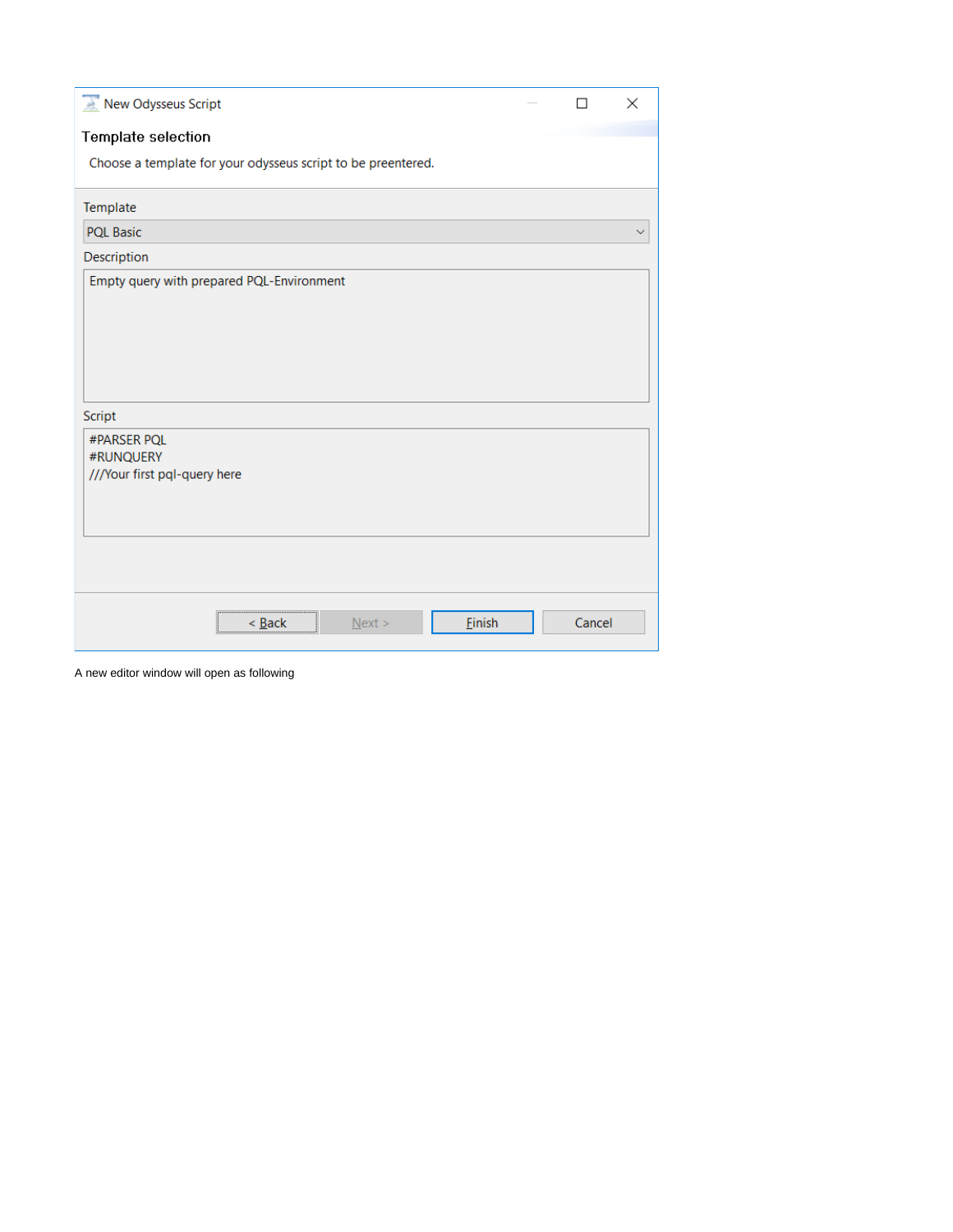| 图 NewmarkSources.qry 88      | $\qquad \qquad \blacksquare$ |
|------------------------------|------------------------------|
| #PARSER PQL                  |                              |
| #RUNQUERY                    |                              |
| ///Your first pql-query here |                              |
|                              |                              |
|                              |                              |
|                              |                              |
|                              |                              |
|                              |                              |
|                              |                              |
|                              |                              |
|                              |                              |
|                              |                              |
|                              |                              |
|                              |                              |
|                              |                              |
|                              |                              |
|                              |                              |
|                              | э                            |
| <b>Text Visual</b>           |                              |

Now we have to tell Odysseus, how to access the different sources (person, bid, auction and category).

Start with person by typing the following in to the new editor (below #RUNQUERY):

```
nexmark:person := ACCESS({source='nexmark:person',
     wrapper='GenericPush',
     transport='TCPClient',
     protocol='SizeByteBuffer',
     dataHandler='Tuple',
     options=[
        ['host', 'localhost'],
         ['port', '65440'],
         ['ByteOrder', 'LittleEndian']
        ],
     schema=[
         ['timestamp', 'STARTTIMESTAMP'],
         ['id', 'INTEGER'],
         ['name', 'STRING'],
        ['email', 'STRING'],
        ['creditcard', 'STRING'],
         ['city', 'STRING'],
        ['state', 'STRING']
        \, \, \, })
```
This statement describes a connection to the nexmark person server, delivered with Odysseus.

We create a new source with the name nexmark:person (and the type nexmark:person).

There are two types of parameters here. The first part is the physical connection to the server (We will not describe all parameters here (see [Access](https://wiki.odysseus.informatik.uni-oldenburg.de/display/ODYSSEUS/Access+framework)  [framework](https://wiki.odysseus.informatik.uni-oldenburg.de/display/ODYSSEUS/Access+framework) for further information).If you have started the nexmark server on another machine change 'host' and if you started the person server on another port change 'port'.) and the seconds part describes the information this souces delivers.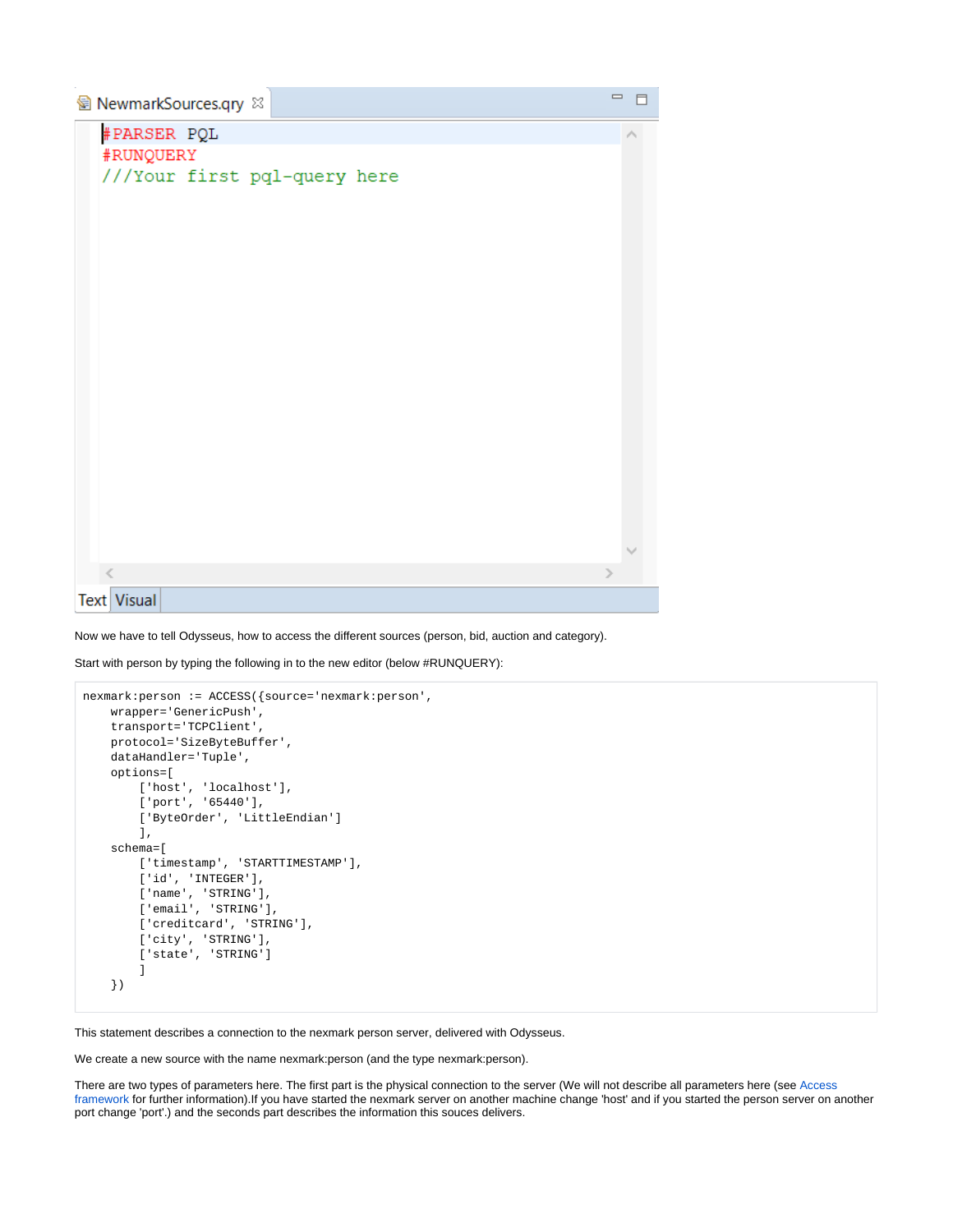The most important part is the schema description. Here (somehow similar to a create table statement in SQL) the names and the types of the attributes are defined.

There are different build in datatypes available in Odysseus (see [Access framework](https://wiki.odysseus.informatik.uni-oldenburg.de/display/ODYSSEUS/Access+framework) for further information). If the sources provides application time (as the nexmark server does), the datatype STARTTIMESTAMP can be used to state that a LONG value should be used as timestamp for this event.

Now save the editor input (e.g. with CTRL-S) and run the query by using Execute Script (e.g. by right clicking on the file in the project explorer, on the

|                              | editor it self or by using the button |                                         | in the toolbar) |               |  |
|------------------------------|---------------------------------------|-----------------------------------------|-----------------|---------------|--|
| File Edit                    |                                       | Se <u>a</u> rch <u>R</u> un Window Help |                 |               |  |
|                              | ┆₩┊常┆╏┆∥ノ▼┊⊠ ▼ @ ▼ ┆╚┈                |                                         |                 | $Q_{\rm a}$ + |  |
| <b>ff</b> [ <i>I</i> Queries |                                       |                                         |                 |               |  |
|                              |                                       |                                         |                 |               |  |

 $\frac{1}{2}$   $\frac{01}{2}$ 

If all is correct, there will be a new source and an access operator in the source-view.



You can use the arrow to show more information about the sources.



Now remove the sources again by clicking on the symbol. It will remove all sources. We will remove the current marked source. A source can be removed by right clicking on that source and choosing: Drop Source, too.

The other sources are created the same way. To go further, add the following to the NexmarkSource editor (after the definition of the person source) and execute the script.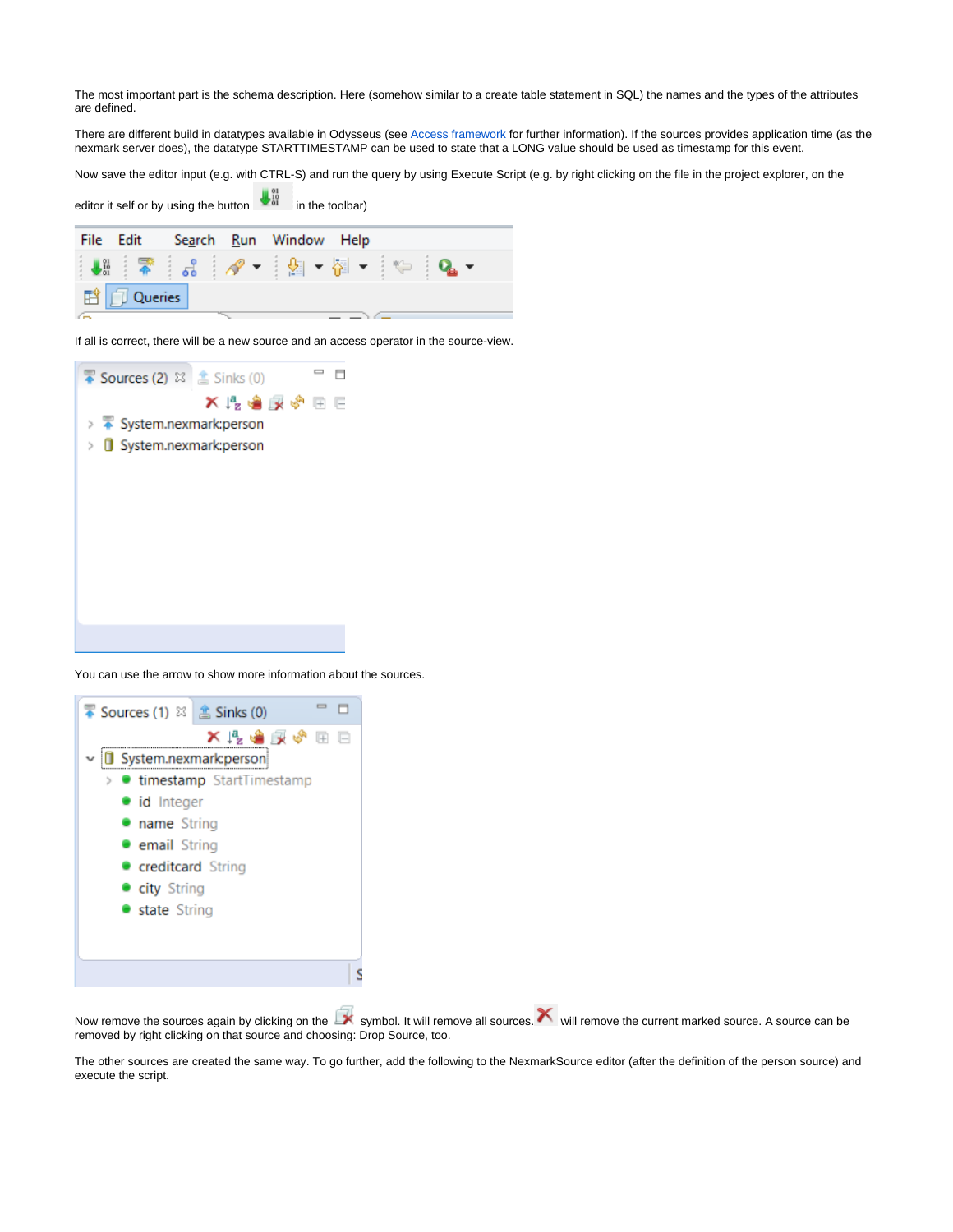```
#RUNQUERY
nexmark:bid := ACCESS({source='nexmark:bid',
    wrapper='GenericPush',
     transport='TCPClient',
    protocol='SizeByteBuffer',
    dataHandler='Tuple',
     options=[
         ['host', 'localhost'],
        ['port', '65442'],
         ['ByteOrder', 'LittleEndian']
         ],
     schema=[
         ['nexmark:bid','timestamp', 'STARTTIMESTAMP'],
        ['nexmark:bid','auction', 'INTEGER'],
         ['nexmark:bid','bidder', 'INTEGER'], 
         ['nexmark:bid','datetime', 'LONG'],
         ['nexmark:bid','price', 'DOUBLE']
         ]
     })
#RUNQUERY 
nexmark:auction := ACCESS({source='nexmark:auction',
     wrapper='GenericPush',
     transport='TCPClient',
    protocol='SizeByteBuffer',
    dataHandler='Tuple',
    options=[
         ['host', 'localhost'],
        ['port', '65441'],
         ['ByteOrder', 'LittleEndian']
        \overline{\phantom{a}} schema=[
         ['timestamp', 'STARTTIMESTAMP'],
         ['id', 'INTEGER'],
        ['itemname', 'STRING'],
        ['description', 'STRING'],
        ['initialbid', 'INTEGER'],
        ['reserve', 'INTEGER'],
         ['expires', 'LONG'],
         ['seller', 'INTEGER'],
        ['category', 'INTEGER']
         ]
     })
#RUNQUERY 
nexmark:category := ACCESS({source='nexmark:category',
    wrapper='GenericPush',
    transport='TCPClient',
    protocol='SizeByteBuffer',
    dataHandler='Tuple',
    options=[
        ['host', 'localhost'],
        ['port', '65443'],
         ['ByteOrder', 'LittleEndian']
         ],
     schema=[
        ['id', 'INTEGER'],
        ['name', 'STRING'],
       ['description', 'STRING'],
         ['parentid', 'INTEGER']
         ]
     })
```
After that you see a list of four sources and access operators in the source view: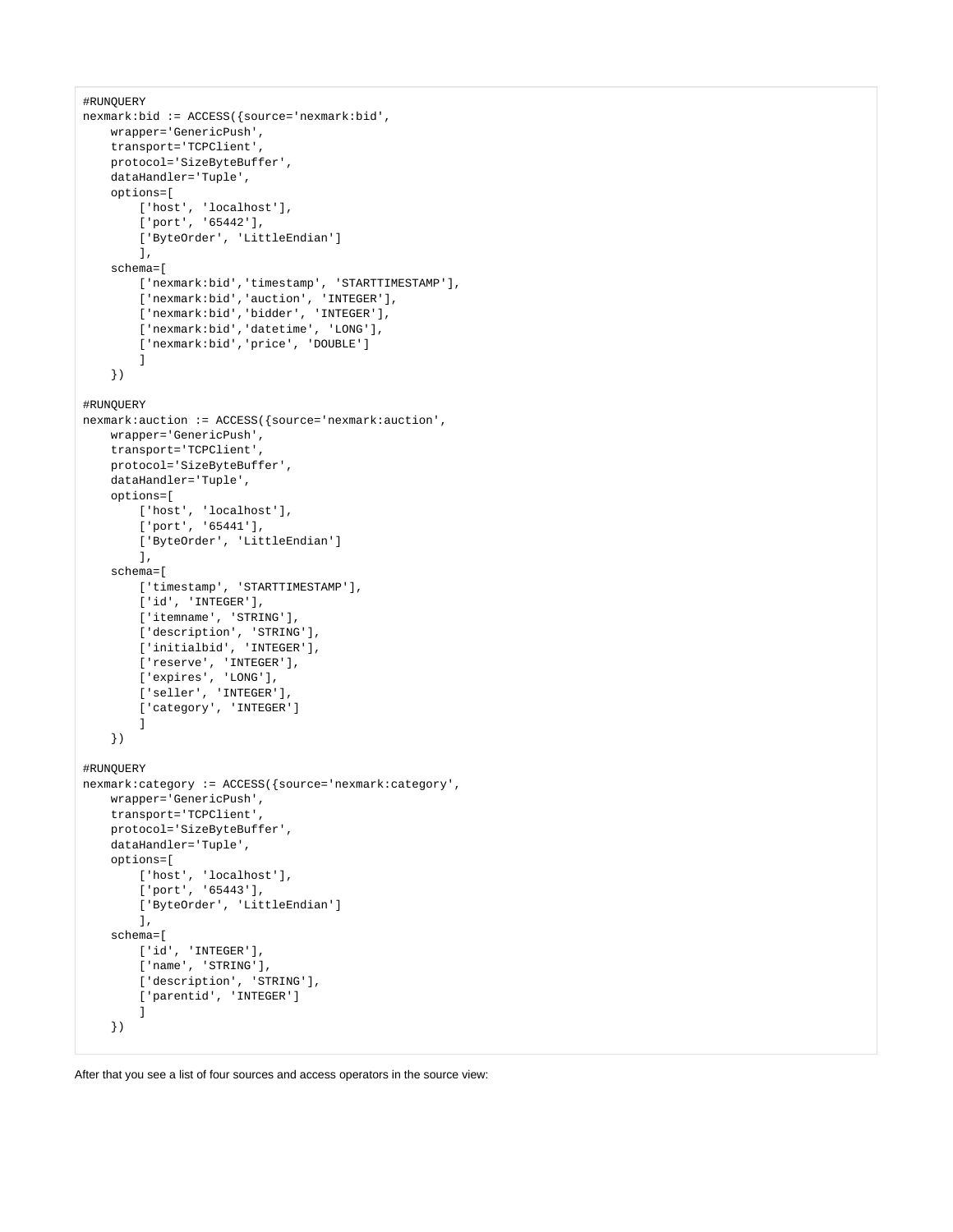

To test, if everthings is connected correctly, right click on System.nexmark:person and choose "Query Source"



A new window should with person events should open.Your window should look somehow like this: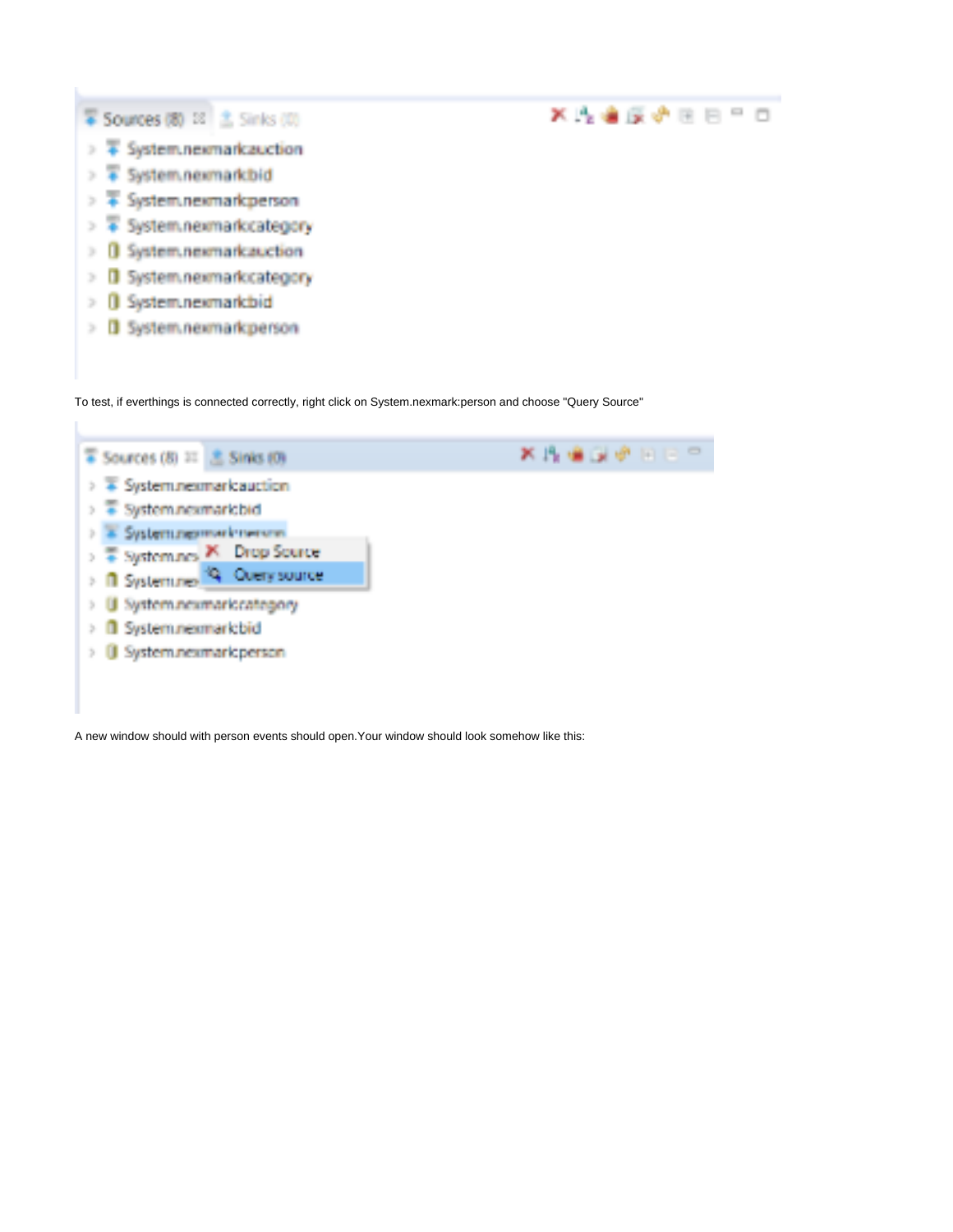| NexmarkSources.qry<br>ApplicationTime (Q:0) [Table] $\%$ |                 |          |         |         |           | $=$ $F$         |            |
|----------------------------------------------------------|-----------------|----------|---------|---------|-----------|-----------------|------------|
| 参着尸个                                                     | $x \parallel 0$ |          |         |         |           |                 |            |
| System                                                   | System          | System   | System  | System  | System    | System          | Metadata   |
| 40000                                                    |                 | Koos Do  | Docker  | 4885 71 | Lima      | North D         | 40000   oo |
| 35000                                                    | 6               | Jongho   | Ginneke | 9018 90 | Tulsa     | Huijsma         | 35000 loo  |
| 30000                                                    | 5               | Wally R  | Roskies | 9374 83 | New       | Oregon          | 30000 oo   |
| 25000                                                    | 4               | Luisa Be | Belanch | 5538 80 | Miami     | Utah            | 25000 oo   |
| 20000                                                    | 3               | Wing K   | Kusalik | 2536 14 | Idaho     | <b>Illinois</b> | 20000 oo   |
| 15000                                                    | 2               | Pius Sh  | Shmuel  | 9106 91 | Gothen    | Vermont         | 15000 loo  |
| 10000                                                    | 1               | Rattasit | Schroer | 8116 36 | Abidjan   | Schrodl         | 10000 oo   |
| 5000                                                     | 0               | Luitpold | Martucc | 6573 12 | Pensacola | Georgia         | 5000 loo   |
|                                                          |                 |          |         |         |           |                 |            |
|                                                          |                 |          |         |         |           |                 |            |
|                                                          |                 |          |         |         |           |                 |            |
|                                                          |                 |          |         |         |           |                 |            |
|                                                          |                 |          |         |         |           |                 |            |
|                                                          |                 |          |         |         |           |                 |            |

Now close the window by clicking on  $\boxed{\boxtimes}$ 



If you choose show data again, the source will be beginning from start(but only if no other connection to the nexmark-server is open, e.g. via bids).

### Step 5: Formulating Queries

Now we are ready to formulate queries over the nexmark sources. Queries in Odysseus are data pipelines. Every operator is responsible for a single subtask in the processing. It receives data from the operator nearer to the source and sends its output to all connected output operators (subscriber). In the following you will see simple examples of processing pipelines.

For this, create a new Odysseus Script file named query1 the same way as above.

We will use [Procedural Query Language \(PQL\)](https://wiki.odysseus.informatik.uni-oldenburg.de/pages/viewpage.action?pageId=4587829) in this example.

The simplest query is just to access all elements of the source. For this, write:

out = nexmark:person save and execute the script with  $\bigcup_{n=1}^{\infty}$ 

A new query should be seen in the Queries-view:

**COLLECTION** 

| $\textcircled{1}$ Queries $\boxtimes \diagdown$ $\textcircled{1}$ Console $\textcircled{2}$ Error Log |        |           |          |        |        |                         |
|-------------------------------------------------------------------------------------------------------|--------|-----------|----------|--------|--------|-------------------------|
| ID                                                                                                    | Name   | Status    | Priority | Parser | User   | Query text              |
|                                                                                                       | Stream | Running 0 |          | PQL    | System | $out =$ nexmark: person |
|                                                                                                       |        |           |          |        |        |                         |

Typically, the queries will run in the background. To see, what the query delivers, you can right right on the query in the Queries-View, select Show Stream Elements, and choose e.g. Table - Show last 50 elements: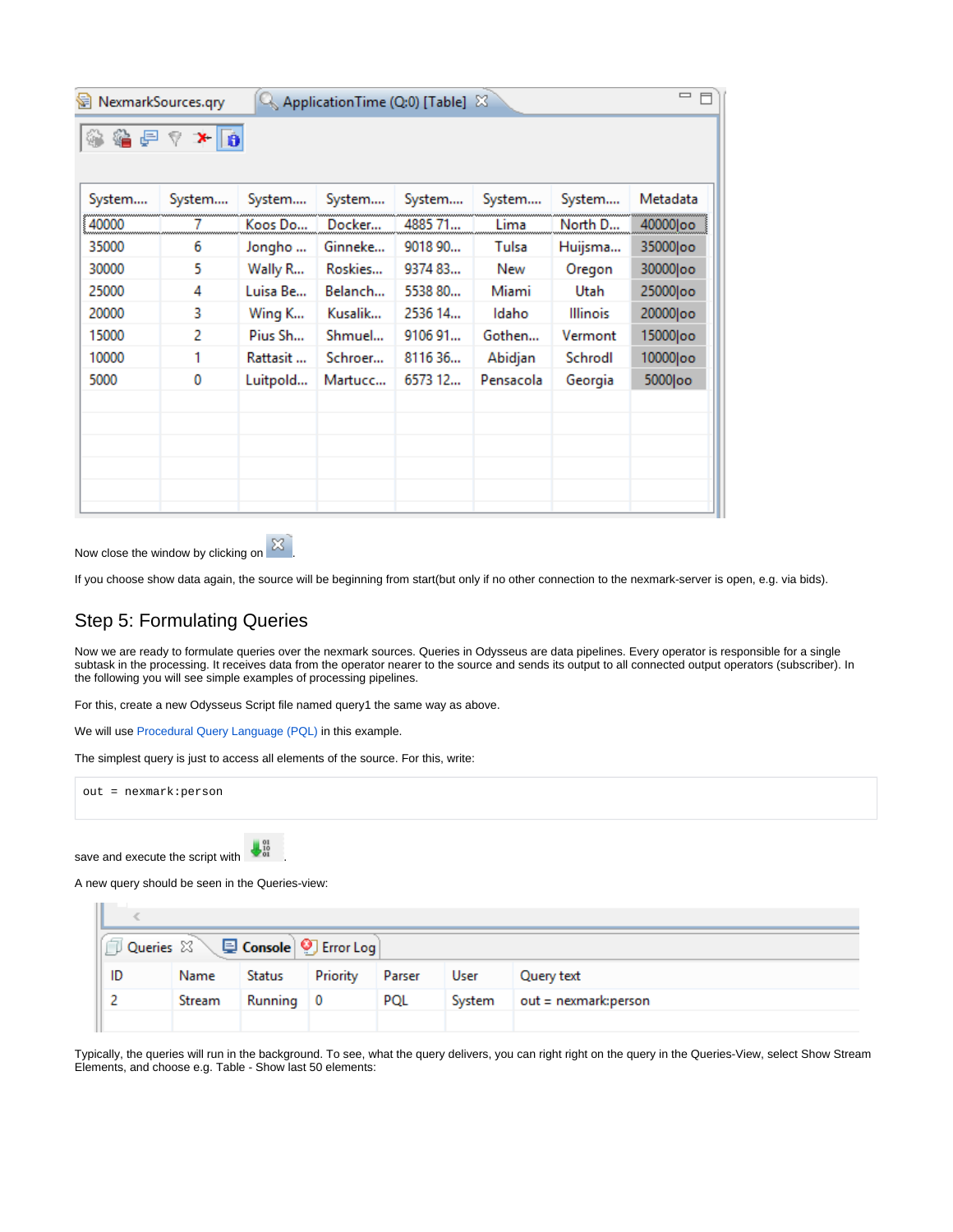|               |                |          | Queries &                      | <b>D</b> Console <b>9</b> Error Log |    |                    |                             |        |           |
|---------------|----------------|----------|--------------------------------|-------------------------------------|----|--------------------|-----------------------------|--------|-----------|
|               |                | ID       | Name                           | <b>Status</b>                       |    | Priority           | Parser                      | User   | Query     |
|               |                | ΪZ       | Stream                         | Running                             | Ω  |                    | <b>DOI</b>                  | System | $out = r$ |
|               |                |          |                                |                                     | Le | <b>Start Query</b> |                             |        |           |
|               |                |          |                                |                                     | ی) |                    | <b>Restart Query</b>        |        |           |
|               |                |          |                                |                                     | E  | <b>Stop Query</b>  |                             |        |           |
|               |                |          |                                |                                     | f. |                    | <b>Start All Queries</b>    |        |           |
|               |                |          |                                |                                     | Ġ  |                    | <b>Restart All Queries</b>  |        |           |
|               |                |          |                                |                                     | 扂  |                    | <b>Stop All Queries</b>     |        |           |
|               |                |          |                                |                                     | x  |                    | Remove Query                |        |           |
|               |                |          |                                |                                     | 佞  |                    | <b>Remove All Queries</b>   |        |           |
|               |                |          |                                | Executo <sup>1</sup>                |    |                    | Copy Querytext              |        | luler for |
| <b>Status</b> |                | Priority | Parser                         | Usl                                 | ≣  |                    | <b>Show Querytext</b>       |        |           |
|               |                |          |                                |                                     | 엽  |                    | Show Query Plan             |        |           |
|               |                |          |                                |                                     | R. | Refresh            |                             |        |           |
|               | E              |          | List - Show last 10 elements   |                                     | m. |                    | <b>Show Stream Elements</b> | r      |           |
|               | E              |          | List - Show last 50 elements   |                                     | a. | <b>Show Chart</b>  |                             |        |           |
|               | E              |          | List - Show last 100 elements  |                                     |    |                    |                             |        |           |
|               | E              |          | List - Show all last elements  |                                     |    |                    |                             |        |           |
|               | 曲              |          | Table - Show last 10 elements  |                                     |    |                    |                             |        |           |
|               | $\blacksquare$ |          | Table - Show last 20 elements  |                                     |    |                    |                             |        |           |
|               | $\blacksquare$ |          | Table - Show last 50 elements  |                                     |    |                    |                             |        |           |
|               | Œ              |          | Table - Show last 500 elements |                                     |    |                    |                             |        |           |
|               | <b>FEI</b>     |          | Table - Show all last elements |                                     |    |                    |                             |        |           |

Depending on the time, you click on the query, the current elements are shown. Hint: You have no chance to see older elements, because they are already processed.

The ouput should look somehow like: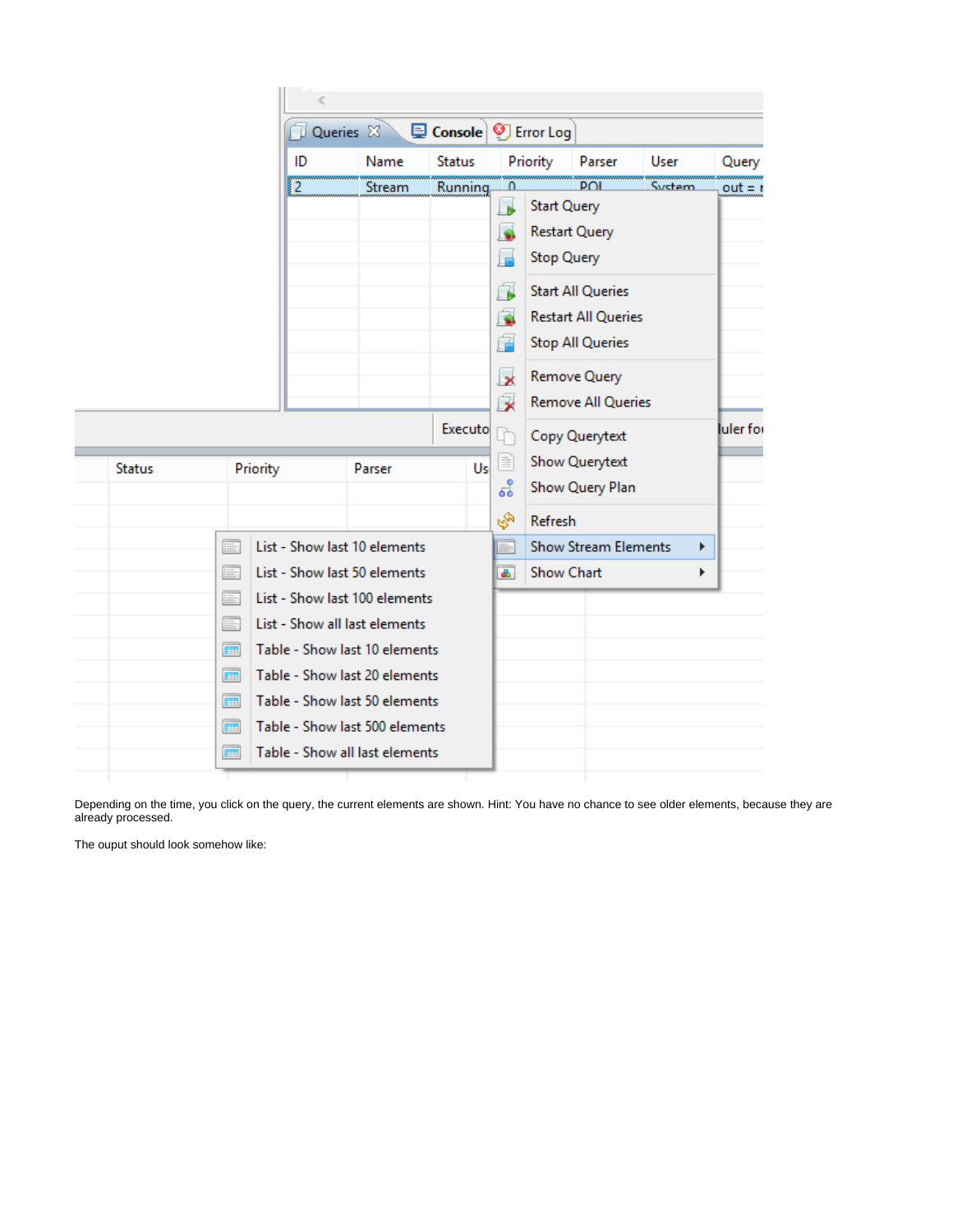| 窗 NexmarkSources.qry | 图 query1.qry     |                        | $\mathbb{Q}_n$ Application Time (Q:2) [Table - Show last 50 elements] $\mathbb{X}_n$ |                     |                  |                  | 三 日        |
|----------------------|------------------|------------------------|--------------------------------------------------------------------------------------|---------------------|------------------|------------------|------------|
| ●日々★同<br>₩           |                  |                        |                                                                                      |                     |                  |                  |            |
| System.nexmark:p     | System.nexmark:p | System.nexmark:p       | System.nexmark:p                                                                     | System.nexmark:p    | System.nexmark:p | System.nexmark:p | Metadata   |
| 325000               | 64               | <b>Bashir Schahn</b>   | Schahn@panason                                                                       | 6660 8478 8636 3503 | Macon            | New Hampshire    | 325000 oo  |
| 320000               | 63               | Debendra McCon         | McConalogue@ct                                                                       | 9901 6898 1783 2694 | Reno             | Chalfan          | 320000 loo |
| 315000               | 62               | Hideharu Chaudh        | Chaudhuri@fsu.edu                                                                    | 5033 9018 9666 3794 | Richmond         | North Dakota     | 315000 loo |
| 310000               | 61               | <b>Tamal Kehrer</b>    | Kehrer@uni-mue                                                                       | 6625 5878 8577 1763 | Pensacola        | Arizona          | 310000 loo |
| 305000               | 60               | <b>Irek Mutschke</b>   | Mutschke@lante                                                                       | 1519 5808 9396 6602 | Greensboro       | West Virginia    | 305000loo  |
| 300000               | 59               | Ljubomir Attimon       | Attimonelli@gte.c                                                                    | 2442 1540 4225 1171 | Aruba            | Turnbull         | 300000 loo |
| 295000               | 58               | Norton Pesch           | Pesch@lucent.com                                                                     | 3893 7845 6172 2612 | Green            | Nebraska         | 295000 loo |
| 290000               | 57               | Marjorie Tanishita     | Tanishita@bellatla                                                                   | 5588 8967 4334 5587 | Porto            | Jouvelot         | 290000 loo |
| 285000               | 56               | <b>Tian Carpineto</b>  | Carpineto@cmu.e                                                                      | 1333 6949 3380 9826 | Knoxville        | Virginia         | 285000loo  |
| 280000               | 55               | <b>Wentong Nitta</b>   | Nitta@edu.cn                                                                         | 8685 9279 8308 1279 | Greenville       | Utah             | 280000loo  |
| 275000               | 54               | <b>Wilbur Schiefer</b> | Schiefer@upenn.e                                                                     | 1207 3883 2810 8204 | Asheville        | Missouri         | 275000 oo  |
| 270000               | 53               | Xiaogang Camari        | Camarinopoulos                                                                       | 7060 1598 1978 8445 | Manchester       | <b>Wisconsin</b> | 270000 oo  |
| 265000               | 52               | Ataru Milicia          | Milicia@concordi                                                                     | 3514 7150 8379 3418 | Mobile           | Wind             | 265000 oo  |
| 260000               | 51               | Shuhua Hobbs           | Hobbs@broadque                                                                       | 6209 8362 4113 7532 | Kahului          | Idaho            | 260000 loo |
| 255000               | 50               | Manjai Yoccoz          | Yoccoz@uregina.ca                                                                    | 2040 4960 3157 4623 | Warsaw           | Bhashyam         | 255000 oo  |
| 250000               | 49               | Fanya Matzen           | Matzen@purdue.e                                                                      | 5195 3198 5516 1545 | Amarillo         | Florida          | 250000 loo |
| 245000               | 48               | Anwar Rusmann          | Rusmann@wisc.e                                                                       | 7354 3926 7095 4652 | Albany           | Noga             | 245000 loo |
| 240000               | 47               | Yehuda Roeseler        | Roeseler@ogi.edu                                                                     | 7814 8550 5594 3156 | <b>Brasilia</b>  | Montana          | 240000 loo |
|                      |                  |                        |                                                                                      |                     |                  |                  |            |

A query can be removed by selecting the query in the Queries view and choosing in the toolbar above the query. With all queries are removed.

You can also start and stop queries with the elements in the toolbar by choosing the seconds and the fourth button. Restaring (third button) is the same, as stopping and starting a query.



There are also buttons to do same same for all queries (the fifth, sixth and seventh button).

To see the current execution plan for a query double click on the query or choose from the context menu show Query Plan.

Hint: The button in the toolbar, shows the query plan for all current running queries (of this user).

The current query should look like in the following:

图 query1.qry sources.gry nexmark:person

You will only see, a single operator, representing the access to the nexmark:person source.

You can right click on (each) operator in the view to see the data that this operator is currently processing (similar to the query source).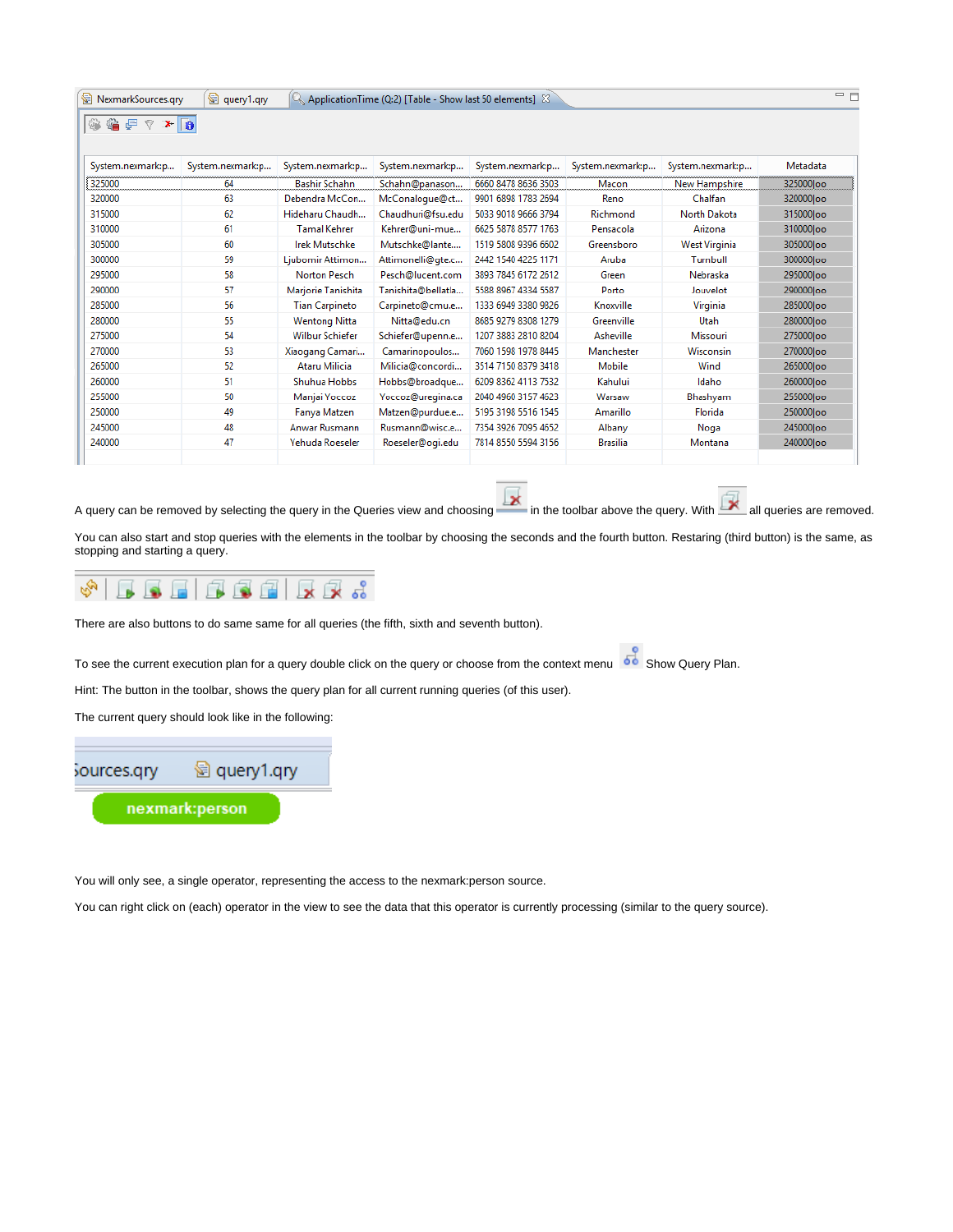

In the Outline-View you can see further information about each operator:



In the Operator Detail Info View further operator specific information can be found